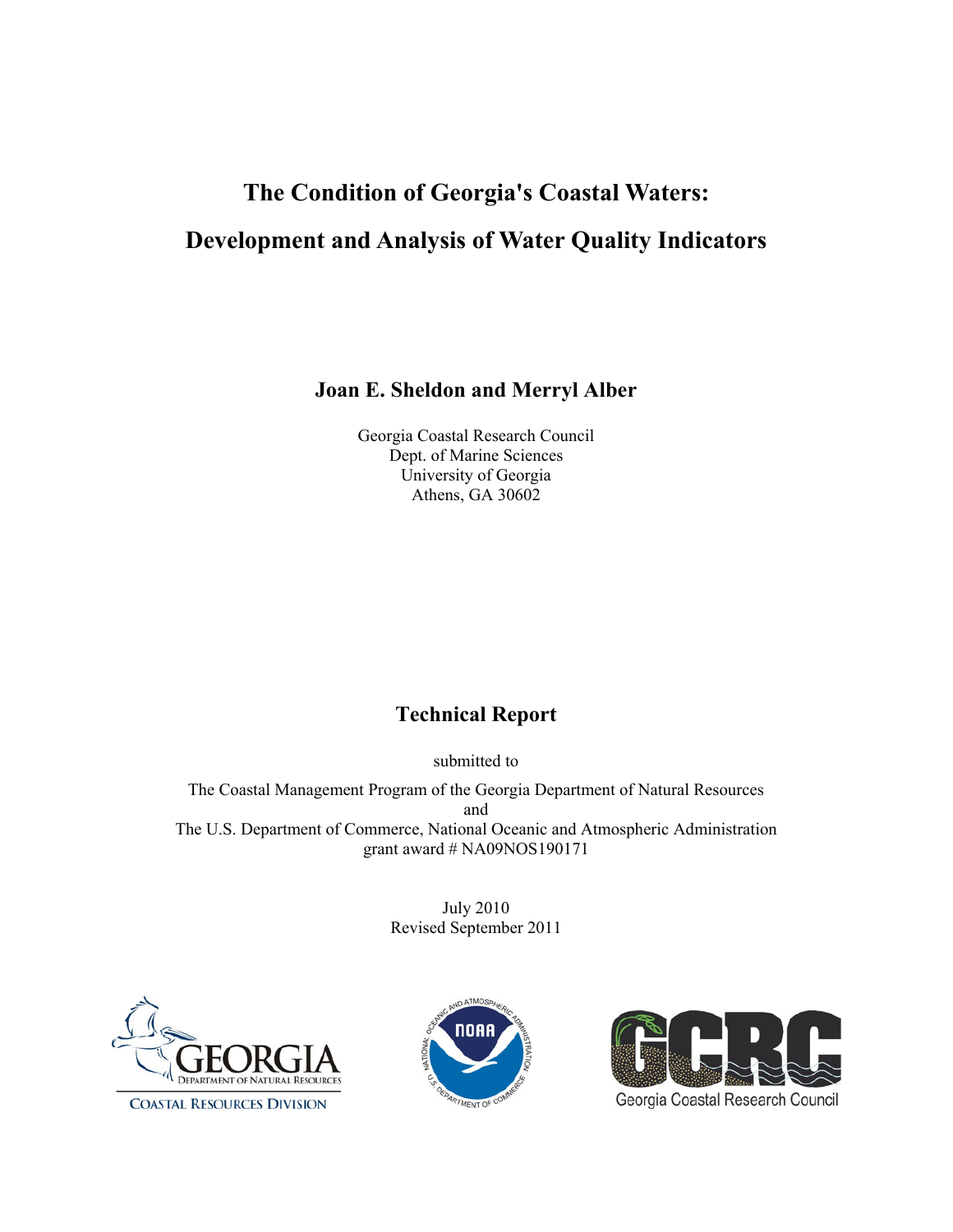This report was prepared by the Georgia Coastal Research Council under grant award # NA09NOS190171 from the Office of Ocean and Coastal Resource Management, National Oceanic and Atmospheric Administration. The statements, findings, conclusions, and recommendations are those of the author(s) and do not necessarily reflect the views of OCRM or NOAA.

Suggested citation:

Sheldon, Joan E. and Merryl Alber. 2010. The condition of Georgia's coastal waters: development and analysis of water quality indicators. Technical report prepared by the Georgia Coastal Research Council, University of Georgia, Athens GA for the Georgia Department of Natural Resources, Coastal Resources Division, 174 pp.

#### **About the Georgia Coastal Research Council:**

The Georgia Coastal Research Council (GCRC) was established to provide mechanisms for improved scientific exchange between coastal scientists and decision makers, and to promote the incorporation of best-available scientific information into State and local resource management. The Council is not a policy organization, but rather seeks to provide unbiased, objective information about scientific issues. Baseline support for the program is shared by the Coastal Resources Division of the Georgia Department of Natural Resources (through the Coastal Management Program) and Georgia Sea Grant, with project-specific support from the National Science Foundation and other agencies. For more information please contact us at [gcrc@uga.edu](mailto:gcrc@uga.edu) or see our website at [http://www.gcrc.uga.edu.](http://www.gcrc.uga.edu/)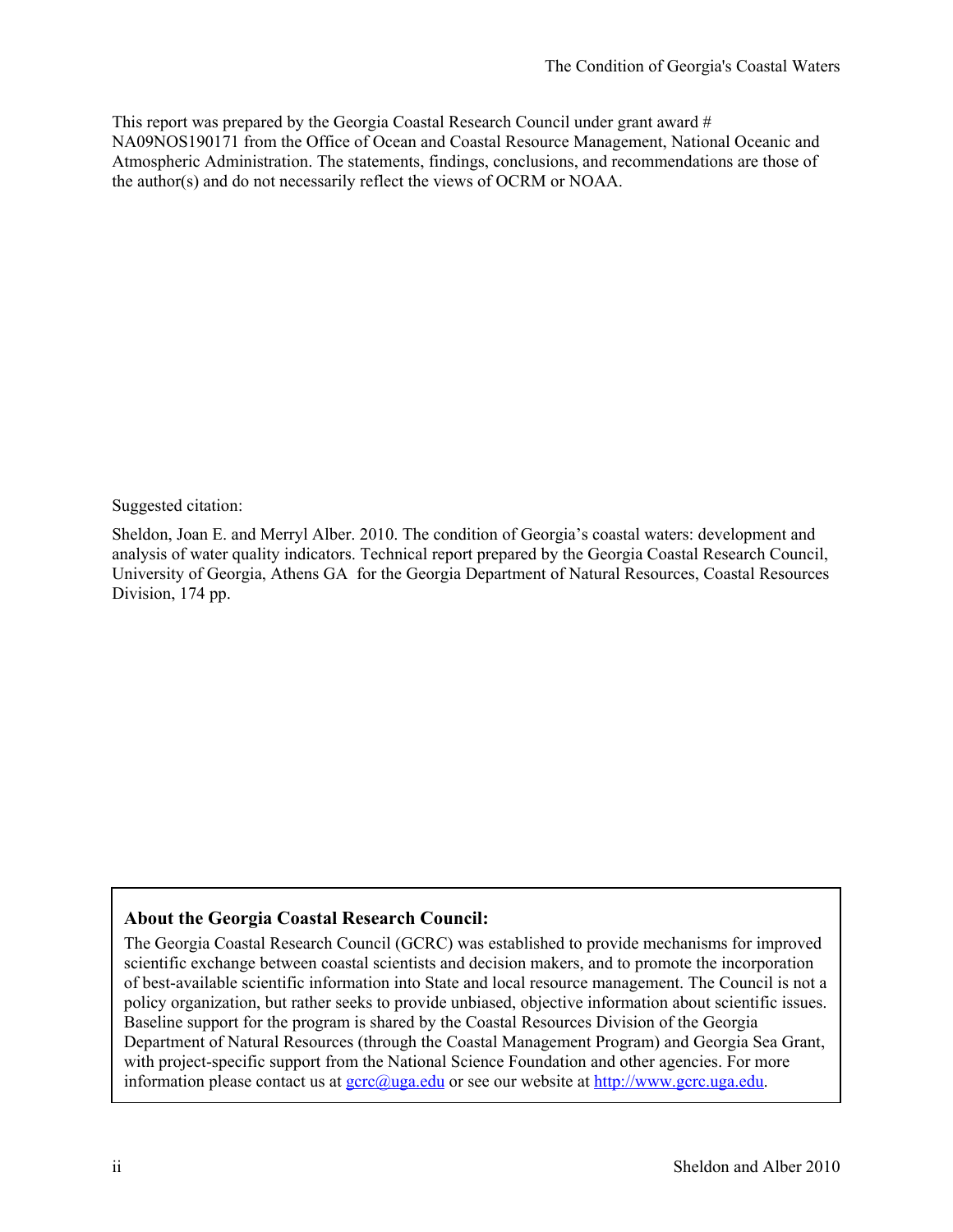### **Dedication:**

*We dedicate this report to the memory of Dr. Peter Verity, whose long-term observations documented the unique nature of eutrophication in Georgia coastal waters and who worked to bring these results to the attention of the scientific and management communities.* 

*Joan Sheldon and Merryl Alber* 

*July 2010*